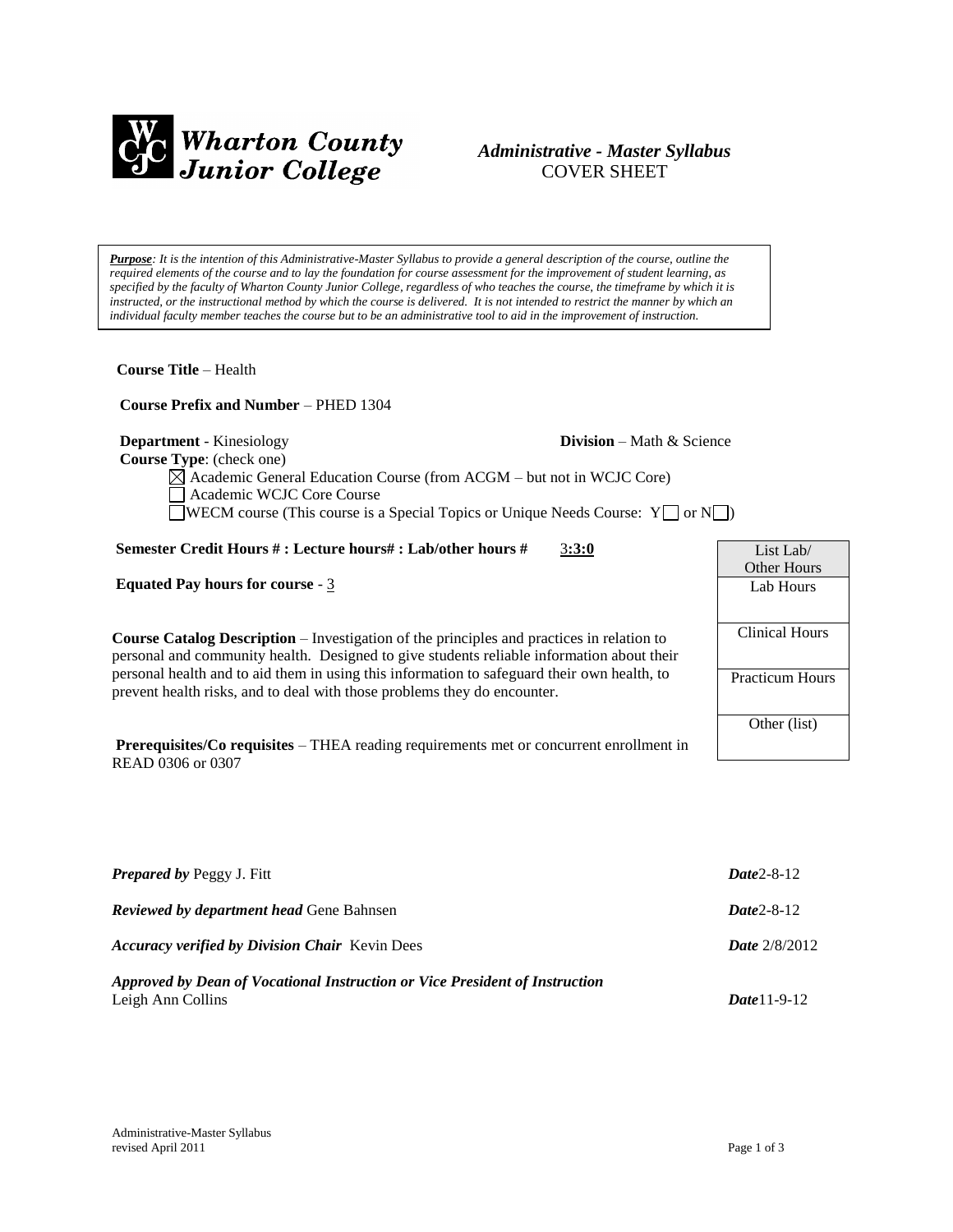

**I. Topical Outline** – Each offering of this course must include the following topics (be sure to include information regarding lab, practicum, clinical or other non-lecture instruction):

**Overview** Stress Management Psychological Health Fitness Components Personal Nutrition Weight Control Communication and Relationships Personal Sexuality Infectious Diseases Cardiovascular Fitness Lowering Your Risk of Cancer and Other Major Diseases Drug, Alcohol, and Tobacco Use and Abuse Aging

#### **II. Course Learning Outcomes**

| 80% of all students will be able to:<br>Written assignments, midterm and/or final exams                                                                                                                                                                                                                                                                                                                                                                                                                                                   | <b>Course Learning Outcome</b> | <b>Method of Assessment</b> |
|-------------------------------------------------------------------------------------------------------------------------------------------------------------------------------------------------------------------------------------------------------------------------------------------------------------------------------------------------------------------------------------------------------------------------------------------------------------------------------------------------------------------------------------------|--------------------------------|-----------------------------|
| Describe the components of cardiovascular fitness and how<br>these components protect against heart attack.<br>Written assignments, midterm and/or final exams<br>Recognize the correlation between diet/exercise and weight<br>control.<br>Written assignments, midterm and/or final exams<br>Recognize the use and abuse of alcohol, tobacco and other<br>drugs, both legal and illegal<br>Written assignments, midterm and/or final exams<br>Identify stress management techniques and how they<br>contribute to psychological health. |                                |                             |

## **III. Required Text(s), Optional Text(s) and/or Materials to be Supplied by Student.**

#### **IV. Suggested Course Maximum** - 35

**V. List any specific spatial or physical requirements beyond a typical classroom required to teach the course**.

None